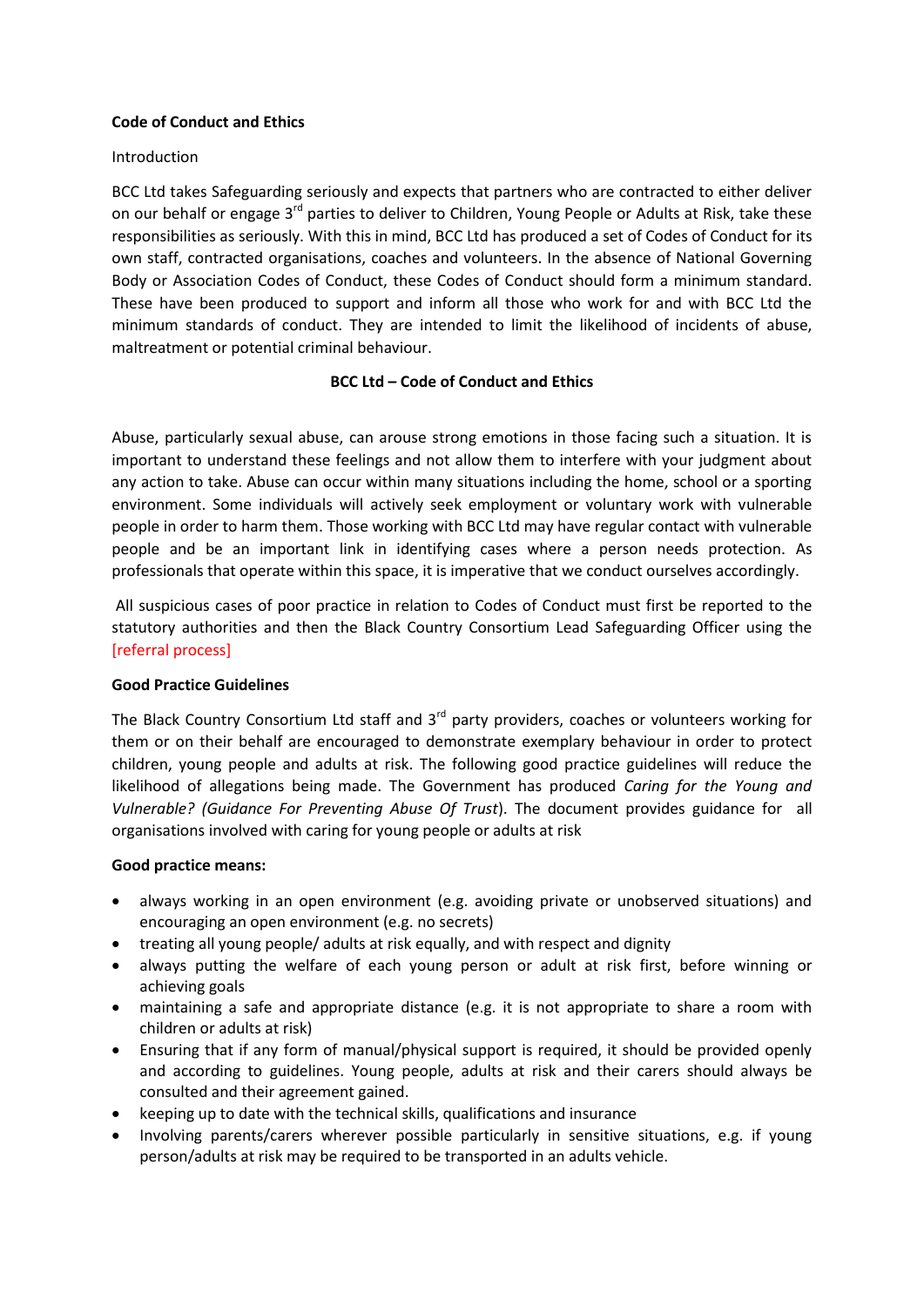- Ensuring that if mixed groups are taken away, they should always be accompanied by a male and female member of staff. (NB However, same gender abuse can also occur.)
- ensuring that at residential visits or events, adults should not enter rooms or invite children/adults at risk into their rooms
- being an excellent role model this includes not smoking or drinking alcohol in the company of young people
- ensuring that contact via text, email or social media is professional and appropriate (refer to the [Social Media Policy] for more information.
- $\bullet$  By not taking advantage of your position (or that of contracted 3<sup>rd</sup> parties) of influencing and discussing strong or controversial views either with young people or adults at risk. This would include, but not be limited to, opinions on sexuality, race or strong religious leanings
- giving enthusiastic and constructive feedback rather than negative criticism
- recognising the developmental needs and capacity of young people and adults at risk avoiding excessive work or competition and not pushing them against their will
- if appropriate, securing parental/carer consent in writing to act *in loco parentis*, if the need arises to give permission for the administration of emergency first aid and/or other medical treatment
- awareness of any medicines being taken by participants, or existing injuries
- keeping a written record of any injury that occurs, along with the details of any treatment given

#### **Practice to be avoided or never sanctioned**

Good practice is promoted to minimise situations where people are working unobserved or could take advantage of their position of trust. Good practice protects everyone – participants, volunteers and staff.

BCC Ltd employees and anyone working on behalf of the BCC Ltd should never:

- engage in rough, physical or sexually provocative games, including horseplay
- share overnight accommodation with a child or adult at risk
- Change or shower at the same time as the children, young people or adults at risk
- allow or engage in any form of inappropriate touching
- allow children/adults at risk to use inappropriate language unchallenged
- to allow children/adults at risk to develop inappropriate attitudes unchallenged e.g. homophobia, racism or radical religious views
- make sexually suggestive comments to a child or adult at risk, even in fun
- reduce a child or adult at risk to tears as a form of *control*
- allow allegations made by a child to go unchallenged, unrecorded or not acted upon
- to allow children or adults at risk to share or discuss inappropriate forms of social media or images/film from the internet whilst under their care e.g. violent, graphic or pornographic images
- allow "connected persons" to have unsupervised or unregulated contact with young people or adults at risk without prior permission and supervision.
- do things of a personal or intimate nature for children or adults at risk, that they can do for themselves
- invite or allow children or adults at risk to stay with you at your home

If any of the following incidents should occur, you should report them immediately to another colleague within your organisation and make a written record of the event on an accident / incident form. Parents should also be informed of the incident: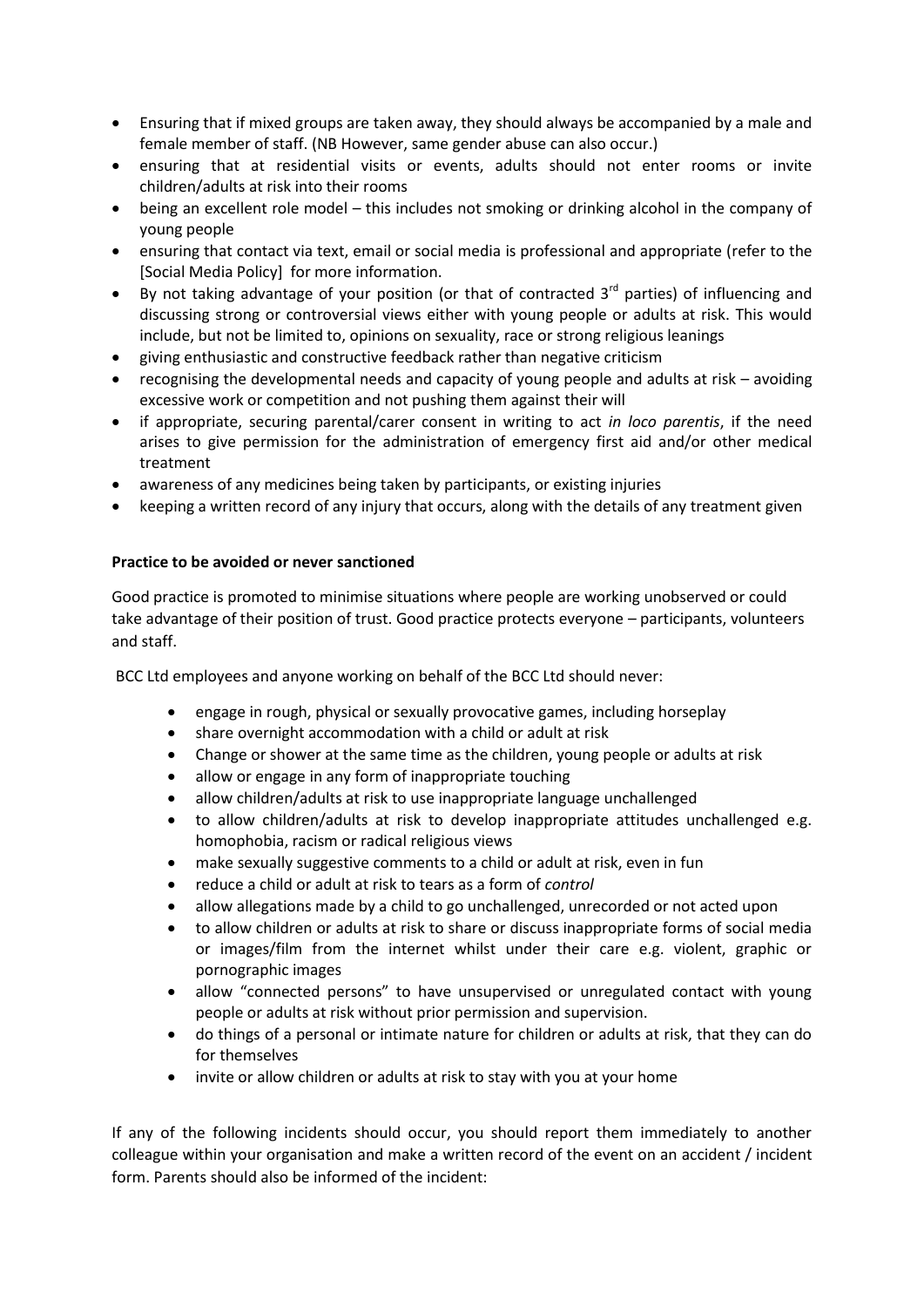- if you accidentally hurt a participant or person in your care
- if he/she seems distressed in any manner
- if a participant appears to be sexually aroused by your actions
- if a participant misunderstands or misinterprets something you have done.
- If a participant has been exposed to radical or highly inappropriate influences

It is important to develop a culture where children, young people, adults at risk, their carers and others feel able to raise concerns, knowing that they will be taken seriously, treated with an appropriate level of confidentiality and will not make the situation worse for themselves or others.

All BCC Ltd staff members and those either contracted directed, or as a  $3<sup>rd</sup>$  party, to deliver on behalf of BCC Ltd are expected to carry out these codes of conduct and ensure their implementation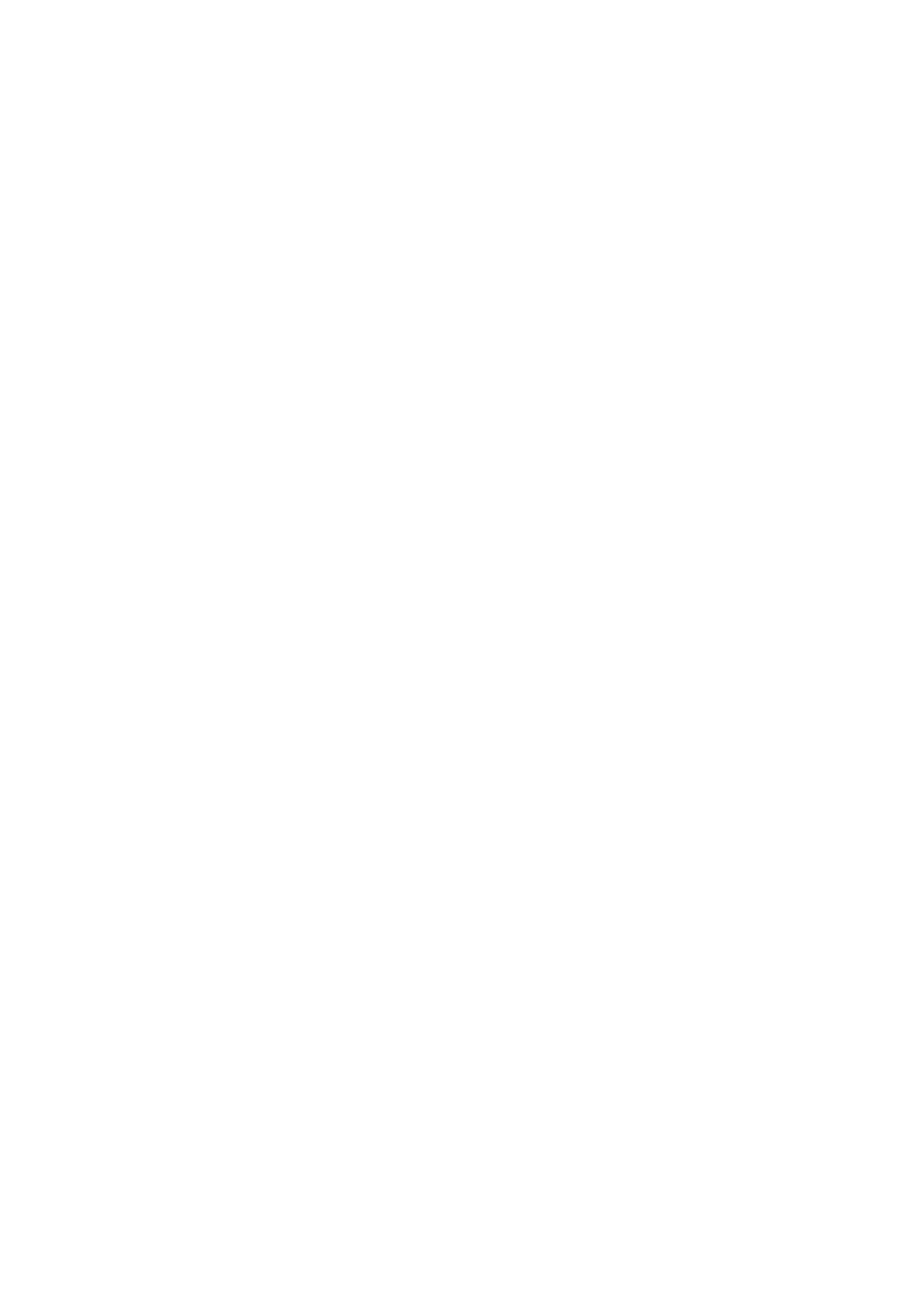# **Breach of Code of Conduct**

# **Breach of Code of Conduct**

BCC Ltd takes Safeguarding seriously and expects that partners who are contracted to either deliver on behalf of BCC Ltd or engage 3<sup>rd</sup> parties to deliver to Children, Young People or Adults at Risk, take these responsibilities as seriously. Failure or an unwillingness to comply with these minimum standards (or those provided by their NGB or Association) could be considered as a breach and will be dealt with accordingly. BCC Ltd does not take responsibility for ensuring partners achieve the standards set out. Not being aware of legislation, best practice or expectations is not a suitable defence.

# **What is a breach of code of conduct?**

A breach of the Code of Conduct is either the inability or unwillingness of contracted partners or their 3<sup>rd</sup> party operatives to reach the minimum expected standards as outlined in the Codes of Conduct section or of their NGB/Association (if applicable).

BCC Ltd understand that minor breaches of Code of Conduct may be down to a training or communications issue. In these circumstances, BCC Ltd are keen to work with partners to revisit expected standards and to signpost towards appropriate training or resources. For serious breaches, BCC Ltd reserves the right to directly contact DO's, LADO's or the Police without prior notice to the contracted party.

At all times, BCC Ltd puts the welfare and safety of young people and adults at risk above all and will focus on their wellbeing ahead of other considerations.

# **Examples of "Minor" breaches**

- Not being up to date with new safeguarding guidance
- An isolated incident of not challenging a young person's foul language
- Poor record keeping regarding an injured participant
- Being overly negative towards a young person or Adult at risk

# **Examples of "Serious" breaches**

- Having sexual relations with a young person or Adult at Risk
- Allowing or engaging in any form of inappropriate touching
- The use of violence or inappropriate force on a young person or adult at risk
- Sharing violent or pornographic images with young people or adults at risk
- Lecturing young people or adults at risk in radical or controversial views

### **Specific requirements for BCC Ltd Employees**

BCC Ltd staff are required at all times to adhere to the minimum codes of conduct and ethics as outlined above. Failure to comply with the BCC Ltd Code of Conduct and Ethics will be addressed without delay. The company disciplinary procedure may be instigated and dismissal/termination of contact may be the result.